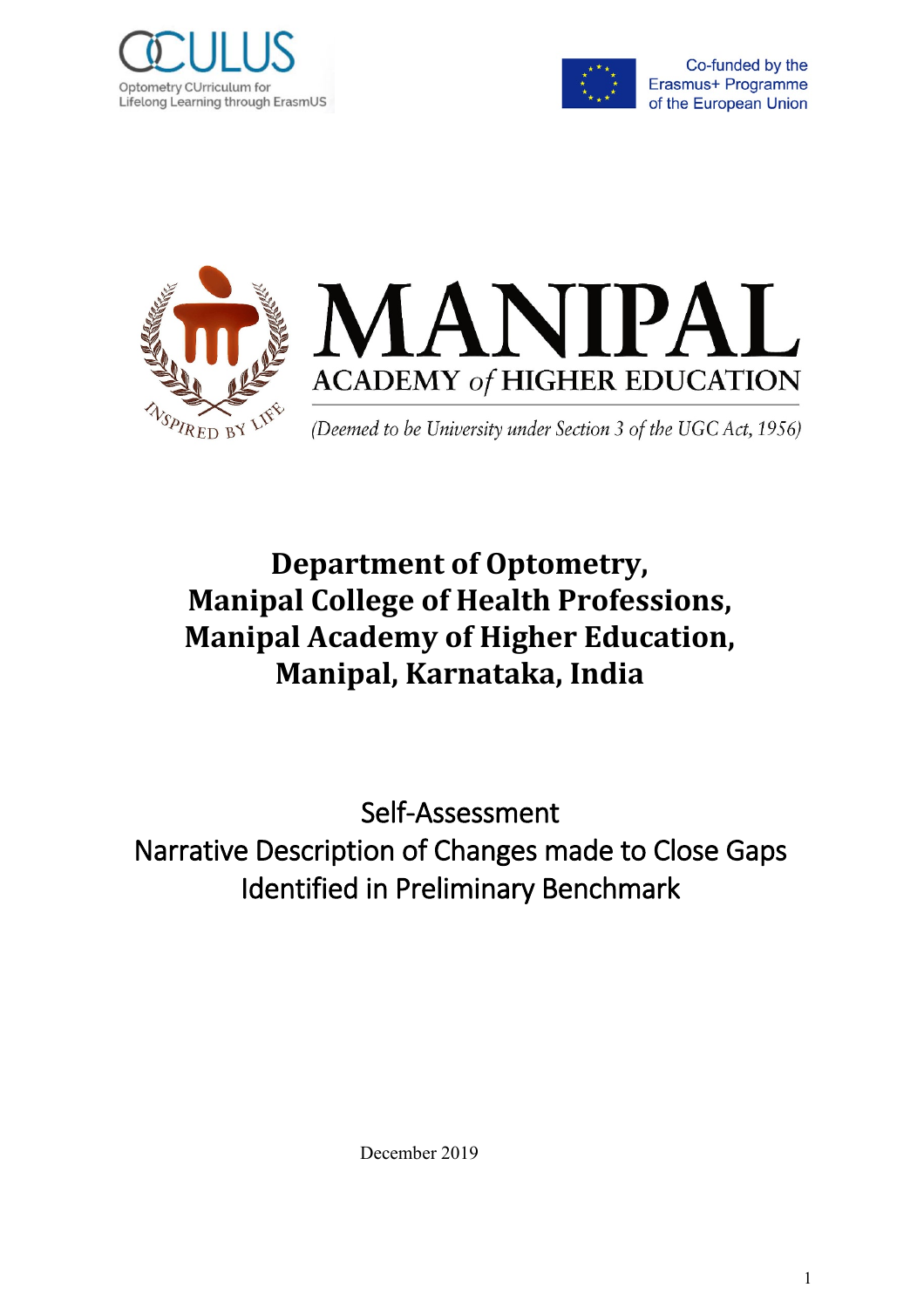



#### **Introduction**

Department of Optometry, Manipal College of Higher Education, MAHE, took the opportunity of the preliminary ECOO benchmark report to make significant improvements in the curriculum and to close all the gaps identified by ECOO.

## **The Structure of Optometry and Optometric Education in India**

An estimated 456 million people of India's population of 1.12 billion people require vision correction for distance or near vision. 26 million are blind or vision impaired due to eye disease. A further 133 million people including 11 million children are blind or vision impaired simply due to refractive error.

To meet the primary eye care needs of the population it is estimated that India needs 116,000 optometrists. Currently there are approximately 9,000 four year trained optometrists and an estimated 30,000 two year trained eye care personnel.

The Indian Optometric Federation represents optometry associations, ASCO represents the schools and colleges of optometry and they have jointly established the Optometry Council of India as a self regulatory body which sets standards for education and practise.

Whilst optometry courses are recognised by the Ministry of Education and the University Grants Committee there is no legal regulatory framework. It is hoped that current discussions with the Government on the establishment of a council for allied and other health care professionals will include optometry.

This has resulted in the publication of a Model Curriculum Handbook for Optometry by the Ministry of Health and Family Welfare, Allied Health Section 2015 -16. http://mohfw.nic.in/WriteReadData/l892s/4521325636987456.pdf

This Model Curriculum sets out a recommended four year, eight semester programme leading to a degree at Bachelor level and a two year, four semester programme leading to a Masters degree.

The Model is comprehensive and the curriculum if fully implemented is of a similar standard to the European Diploma in Optometry.

The OCULUS project includes three Indian universities: Chitkara, Hyderabad and Manipal. A common feature of these are the arrangements for clinical experience in the final semesters of the courses. This takes place in hospitals and private ophthalmology clinics, which gives students excellent opportunities to experience a wide range of ocular pathology and its treatment and which equips them well for future work in hospital clinics. In these situations students do not appear to have the opportunity to undertake full routine eye examinations on individual patients. This experience is essential for those who go on to practice in community settings. In particular, it was noted that whilst a student would carry out a refraction and examine the anterior segment, the patient was then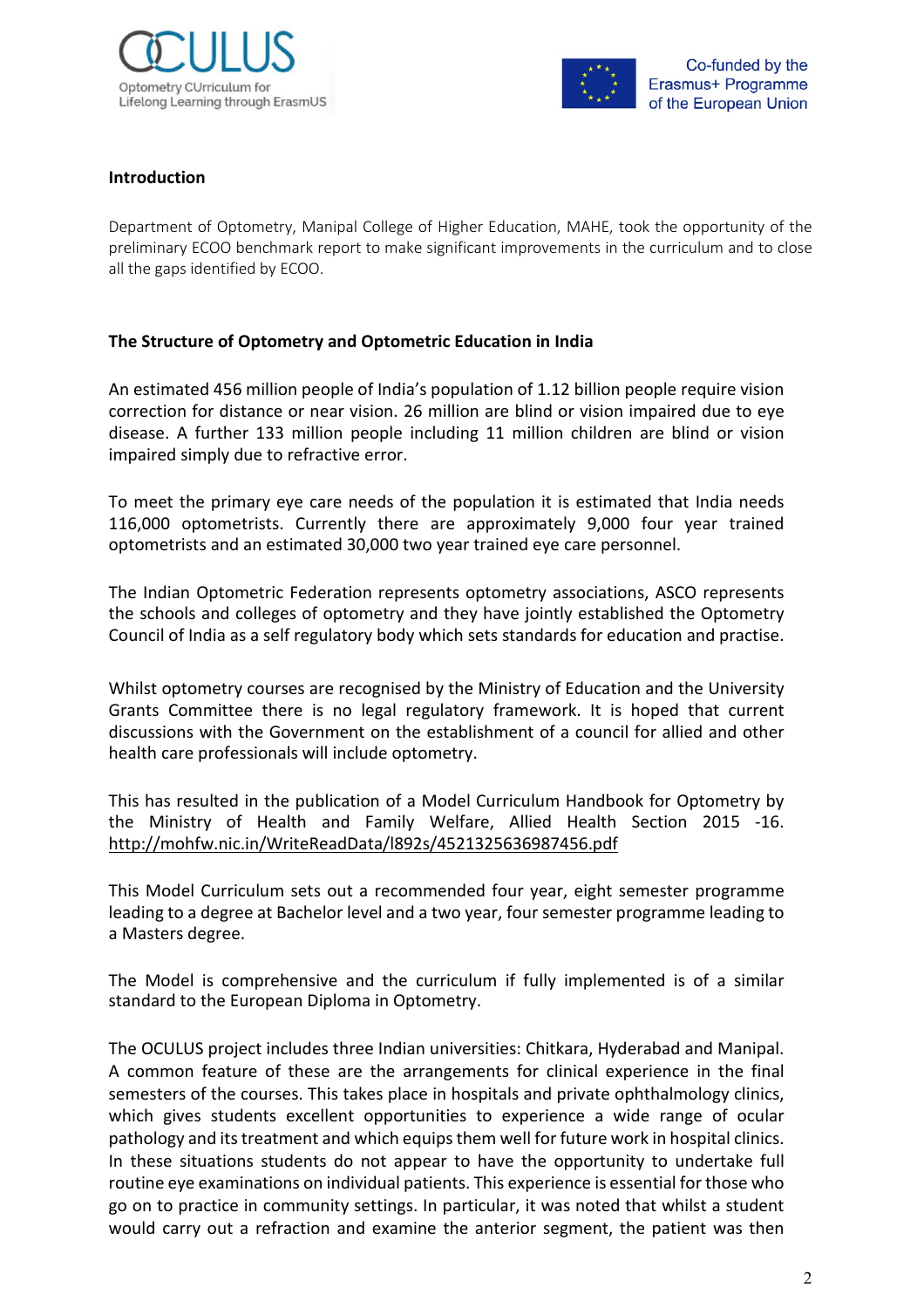



passed to an ophthalmologist who would examine the posterior segment. This discourages students from undertaking ophthalmology as part of a routine examination on every patient.

### **Background**

Manipal Academy of Higher Education has over 28,000 students from 57 different nations. The University has approximately 2500 faculty and almost 10000 other support and service staff, who cater to the various professional institutions in health sciences, engineering, management, communication and humanities which dot the Wi-Fi-enabled campus. Recently in 2019, MAHE is awarded with Institute of Eminence status by Ministry of Human Resource Development (MHRD), India, one among three private universities in India.

Admissions are on the basis of marks obtained in Physics, Chemistry and Biology or Mathematics in the qualifying examination. There are 120 students on the BOptom and M Optom programme with fourteen fulltime staff on the programme team.

Dr. Shonraj (PhD) was recruited in 2019 in department. His responsibilities include teaching visual perception and also develop research lab for advanced research in visual perception and neuroscience.

#### **Course Structure**

The course is part of the Department of Optometry in the Manipal College of Health Professions. The BOptom programme was commenced in 2002 and became a full time 4 year, 8 semester programme in 2010. The new model curriculum was adopted in 2016. This would mean that the first students would graduate around the time of the third year 0f the Oculus project. A Masters degree was introduced in 2008 and a partially taught PhD programme in 2013.

Students spend the first 6 semesters in the university with an internship in semesters 7 and 8. Core subjects are taught jointly with physiotherapy. Real patients are not seen until the last two semesters although screening is undertaken in outreach camps. Minimum attendance requirements are 75% for lectures and 85% for clinics. There are clinical postings in the 3<sup>rd</sup>, 4<sup>th</sup>, 5<sup>th</sup> and 6<sup>th</sup> semesters (80 hours each) and role play in the 3<sup>rd</sup> and 4<sup>th</sup> semesters. The internship carries no credits or marks which seems to be based on common medical regulations. It was not clear is students could fail the internship. Student attend lectures etc. for six days a week. The staff/student ratio is 1:10.

Internship is now 40 credit course, covered as  $7<sup>th</sup>$  and  $8<sup>th</sup>$  semester of B Optom program. End semester examination is now regulated during internship. It is conducted at the end of 7<sup>th</sup> and 8<sup>th</sup> semester. This exit examination is aimed to assess total competency of student, which is expected while working in the optometry clinic. Only upon satisfactory performance in these examination, students are awarded B. Optometry degree.

During the internship the students return at the end of each semester for assessment using OSCEs and clinical skills assessments. Three local hospital clinics are used for the internship. A standardised logbook is used for clinical records but there did not seem to be any control of the internship records. Ophthalmoscopy is not carried out routinely. During the internship students are expected to spend 50% of their time in primary eye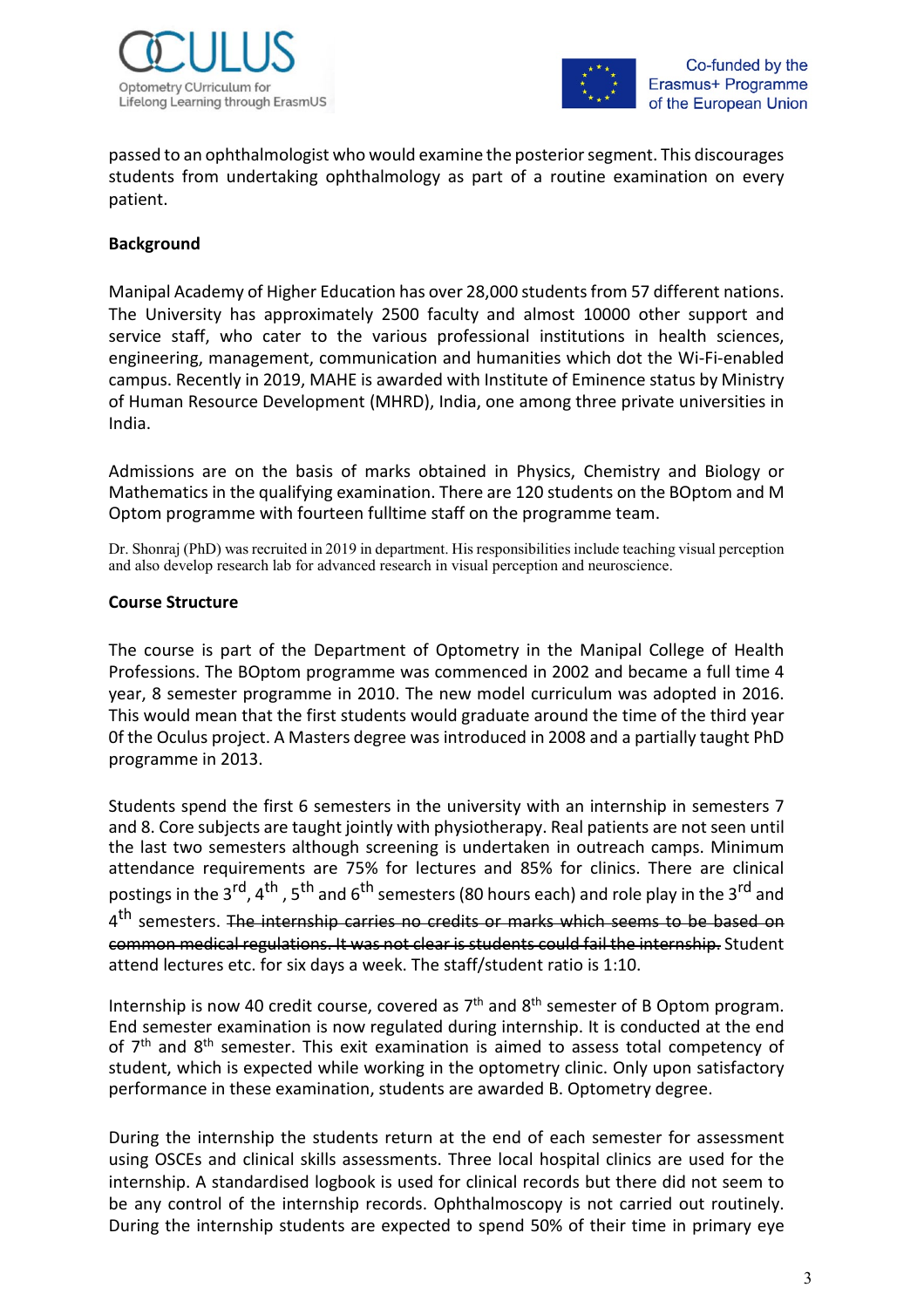



care, 20% on dispensing optics and 30% on 'Speciality Optometry'. It appears that ophthalmoscopy is not carried out routinely on all patients. Students visit manufacturing facilities to gain experience in prescription manufacturing.

There is an internal co-ordinator who is responsible for the internship arrangements.

The logbook is now modified. Students are now required to enter the cases they observe and perform in detailed portfolio folder. The portfolio is maintained from 3rd semester onwards till end of internship (8<sup>th</sup> semester). Students now learn and sufficiently practice ophthalmoscopy and other advance imaging techniques, the record of which can be found in the portfolio they maintain. Along with three local hospital clinics, students are now posted in independent wellness clinic and optical shop, managed by department. Students also go for internship at designated places in and outside Karnataka state, based on selection on merit. Their practice is also closely monitored by a local supervisor and by means of regular reporting of portfolios in the department.

### **Communication**

There are year tutors but no personal tutors. There is no staff student committee. However, there is a counselling system which deals with poor performance. The faculty meets once a month. There is institutional student representation and one student on the department board of studies. Students complete a staff performance questionnaire every two years.

Students have access to on line university portal.

The University health sciences library is open every day including holidays and has 1500 study stations. There is a small optometry section. There are 13 on-line databases, 6016 journals and 1000 e-books. The whole of the Springer catalogue of 52,000 books is on-line.

## **Visit to Dr T M A Pai Hospital (Private)**

The hospital is a private secondary care unit linked with Manipal University and Kasturb hospital. Around 120 patients are seen a day in the ophthalmology department. There are two professors, 2 assistant professors and eight ophthalmologists. The BOptom interns were largely concerned with the anterior segment with dilated fundus examination limited to abnormal conditions.

## **Visit to Kasturba Hospital (Private)**

The ophthalmology department is a tertiary care centre and sees around 120 outpatients a day. The unit is well equipped including specular microscope, IOL Master, Ultra Sound A & B Scan, laser, pachymetry, fluorescein angiography, Humphrey and Goldmann field screeners. An eye bank has been developed and has 24 eyes at present and undertakes 20 corneal grafts a year. Most patients pay but there is some cross subsidisation. There is an innovative low cost, £4K, non mydriatic fundus camera, designed in India which is used in outreach clinics. The optometrists in this department were two year trained.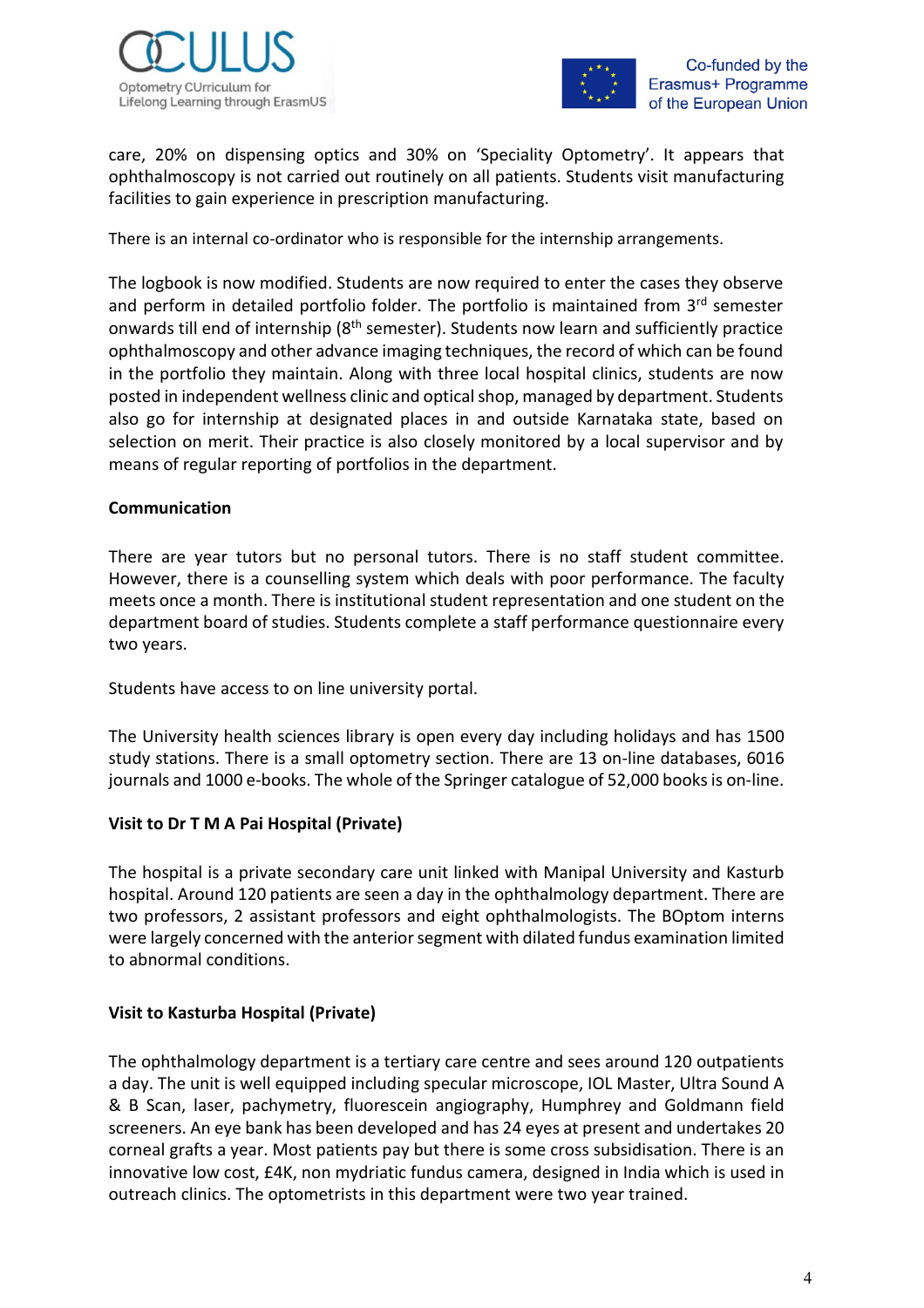



# **Summary of discussions**

The main issues discussed were:

- The structure of the optometry curriculum The outcome based curriculum structure is under development and will be adopted from upcoming academic year. (2020-21)
- How clinical skills are taught

Dedicated 1200 sq. ft. pre-clinical laboratory facility is built up. It is equipped with basic ophthalmic setup, dispensing lab, visual perception and vision therapy lab and advanced imaging instruments. Some of these instruments are brought from OCULUS project funded by Erasmus plus grant. Other instruments are co-financed by MAHE. The students of first, second and third year are given demonstrations and practice sessions in this lab, before they are allowed to take up real patients. Regular community camps and screening activities are also conducted in this lab throughout the year. This improvises students' exposure to real patients. All records of skill training is maintained in the portfolio.

- Identifying the gaps between the university curriculum and the European Diploma Gaps in specific subjects and topics are covered by inclusion of respective topics in curriculum. The changes have been approved by board of studies.
- Monitoring progress and record keeping Students are required to maintain detailed record of their skill training. The academic progress is also closely watched by the subject incharge/ class incharge faculties for each candidate. Additionally, small formative assessments are carried by all faculties and constructive feedback is given to each student.
	- Importance of a comprehensive clinical log book and audit trail Structured log book and portfolio is maintained by students from 2<sup>nd</sup> semester to 8<sup>th</sup> semester. The portfolios are regularly assessed by subject teachers/ clinical mentors and timely constructive feedback is given to student.
	- Ensuring that students undertake full eye examinations as a routine and are capable of independent decision making in all areas of optometric practice including optical dispensing Independent optical dispensing facility is started by department, in collaboration with local optician. Students are regularly posted in optical shop. The patient encounters are recorded in their logbook/ portfolio.
	- The development of greater internal clinic space for both clinical and preclinical training and experience-As mentioned above in 2<sup>nd</sup> point
	- The availability of modern instrumentation and equipment including a perimeter and OCT to enable students to learn at both pre-clinical and clinical levels. This is important for graduates to be able to work in independent practice and to learn how to co-manage pathology with ophthalmologists. The decision making is improvised by alterations in teaching. Case based learning, Journal clubs based on principles of EBP are now regularly conducted in department for each semester. Modern instruments like topography, perimetry, OCT, fundus imaging systems are available in pre-clinical/ clinical facility at MAHE. Students are given sufficient practice session on these advanced equipment.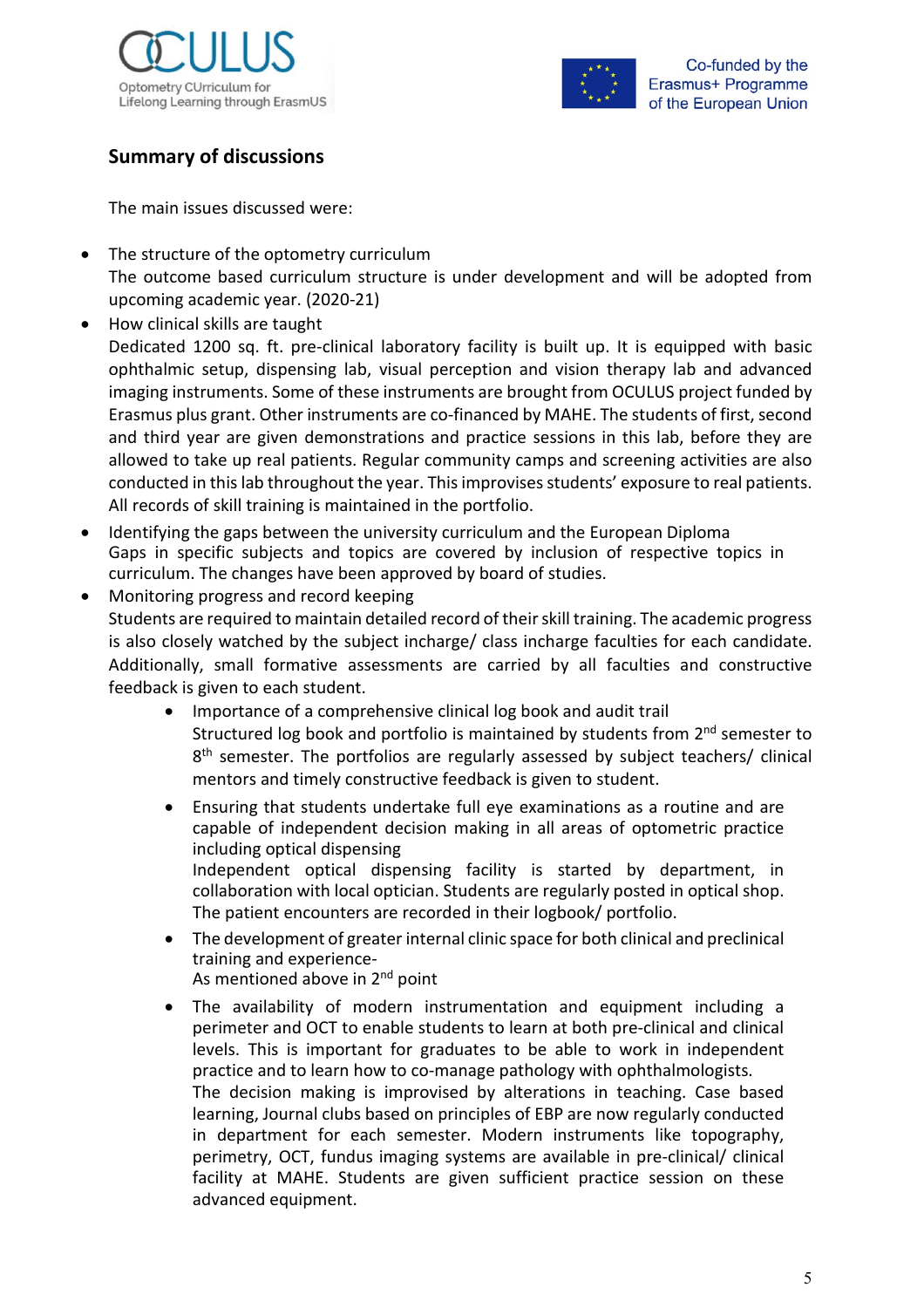



# **Optometry: Manipal Academy of Higher Education, Manipal.**

# **Benchmarking Opinion against the Knowledge Base and Competencies of the European Diploma in Optometry**

*This provisional opinion is based on the Panel's analysis of the documents supplied.*

## **Red - Inadequate. Amber - Some weaknesses. Green - Satisfactory**

| <b>Knowledge Base</b>                  | <b>Knowledge base</b> for European Diploma competencies |
|----------------------------------------|---------------------------------------------------------|
| <b>Clinical/Practical competencies</b> | <b>Clinical/practical</b> European Diploma competencies |

## **PART A: Optical Technology**

| <b>European Diploma</b><br><b>Examination</b>   | <b>Self-Assessment</b><br><b>Document</b>                | <b>Provisional</b> | <b>Comments</b>                                                                                                                                                                                                                                                   |  |
|-------------------------------------------------|----------------------------------------------------------|--------------------|-------------------------------------------------------------------------------------------------------------------------------------------------------------------------------------------------------------------------------------------------------------------|--|
| <b>Sections</b>                                 | <b>Competency Areas</b><br><b>Subject 1: Geometrical</b> | <b>Opinion</b>     |                                                                                                                                                                                                                                                                   |  |
| Part A                                          | <b>Optics</b>                                            | Green              |                                                                                                                                                                                                                                                                   |  |
| Optics<br>1.<br><b>Optical Appliances</b><br>2. | <b>Subject 2: Physical</b><br><b>Optics</b>              | Green              |                                                                                                                                                                                                                                                                   |  |
|                                                 | <b>Subject 3: Visual Optics</b>                          | Green              | (Entoptic phenomena not<br>listed in BOP 106 p33)                                                                                                                                                                                                                 |  |
|                                                 | <b>Subject 5: Optical</b><br><b>Appliances</b>           | Green              |                                                                                                                                                                                                                                                                   |  |
|                                                 | <b>Subject 6: Occupational</b><br><b>Optics</b>          | <b>Green</b>       |                                                                                                                                                                                                                                                                   |  |
|                                                 | <b>Subject 5: Optical</b><br><b>Appliances</b>           | <b>Amber</b>       | Patient numbers low.<br>No records kept. BOP 308<br>p101<br>independent optometry clinic<br>and dispensing facility is<br>added. Students are posted<br>regularly in this facility.<br>Patient records (min 5) are<br>maintained by each student<br>in portfolio. |  |
|                                                 | <b>Subject 6: Occupational</b><br><b>Optics</b>          | <b>Amber</b>       | No practical/patients.<br>No records kept. BOP 306<br>p99<br>Industrial<br>camps<br>are<br>organized throughout year.                                                                                                                                             |  |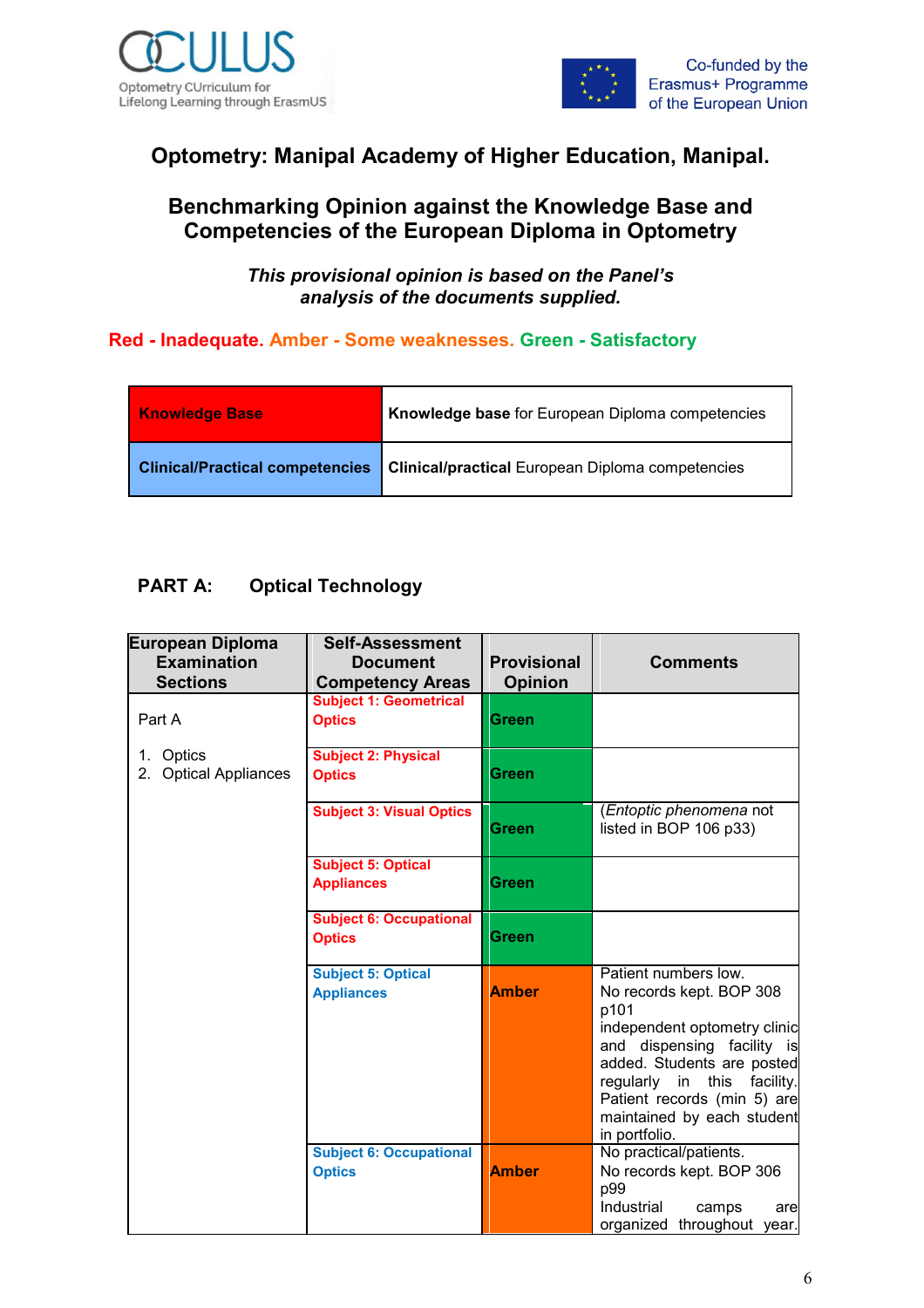



Co-funded by the Erasmus+ Programme<br>of the European Union

Students are posted regularly in these camps. Patient records (min 5) are maintained by each student in portfolio

# **PART B: Management of Visual Problems**

| <b>European Diploma</b><br><b>Examination</b><br><b>Sections</b> | <b>Self-Assessment</b><br><b>Document</b><br><b>Competency Areas</b>        | <b>Provisional</b><br><b>Opinion</b> | <b>Comments</b>                                                                                                                                                                                                   |  |  |
|------------------------------------------------------------------|-----------------------------------------------------------------------------|--------------------------------------|-------------------------------------------------------------------------------------------------------------------------------------------------------------------------------------------------------------------|--|--|
| Part B                                                           | <b>Subject 4: Visual</b><br><b>Perception</b>                               | Green                                |                                                                                                                                                                                                                   |  |  |
| 1. Refraction<br>2. Binocular Vision<br>3. Contact Lenses        | <b>Subject 7: Vision and</b><br><b>Ageing</b>                               | Green                                |                                                                                                                                                                                                                   |  |  |
| 4. Visual Perception                                             | <b>Subject 8: Refraction</b>                                                | <b>Amber</b>                         | Near addition not in BOP<br>208 p64 (or 201/205).<br>'Near addition'<br>is<br>now<br>mentioned in unit plan of<br><b>BOP 208</b>                                                                                  |  |  |
|                                                                  | <b>Subject 9: Low Vision</b>                                                | <b>Amber</b>                         | Steady eye not in BOP<br>307 p88<br>'steady eye' in included in<br>BOP307.                                                                                                                                        |  |  |
|                                                                  | <b>Subject 10: Ocular</b><br><b>Motility and Binocular</b><br><b>Vision</b> | Green                                |                                                                                                                                                                                                                   |  |  |
|                                                                  | <b>Subject 11: Contact</b><br><b>Lenses</b>                                 | Green                                |                                                                                                                                                                                                                   |  |  |
|                                                                  | <b>Subject 12:</b><br>Investigative<br><b>Techniques</b>                    | Green                                |                                                                                                                                                                                                                   |  |  |
|                                                                  | <b>Subject 13: Paediatric</b><br><b>Optometry</b>                           | Green                                |                                                                                                                                                                                                                   |  |  |
|                                                                  | <b>Subject 14: Refractive</b><br><b>Surgery</b>                             | <b>Red</b>                           | Not mentioned specifically<br>in BOP 201, 202, 208.<br>Only BOP 302 p96<br>All topics are included in<br>BOP 202,208, 301, and<br>302.<br>Separate<br>teaching<br>module is developed and<br>delivered in 2019-20 |  |  |
|                                                                  | <b>Subject 8: Refraction</b>                                                | <b>Red</b>                           | Assessment mostly<br>written not practical. Few<br>patients. No records kept.<br>Assessment now includes<br>OSCE, Mini CEx at the end<br>of each semester. Students<br>maintain<br>records<br>inl                 |  |  |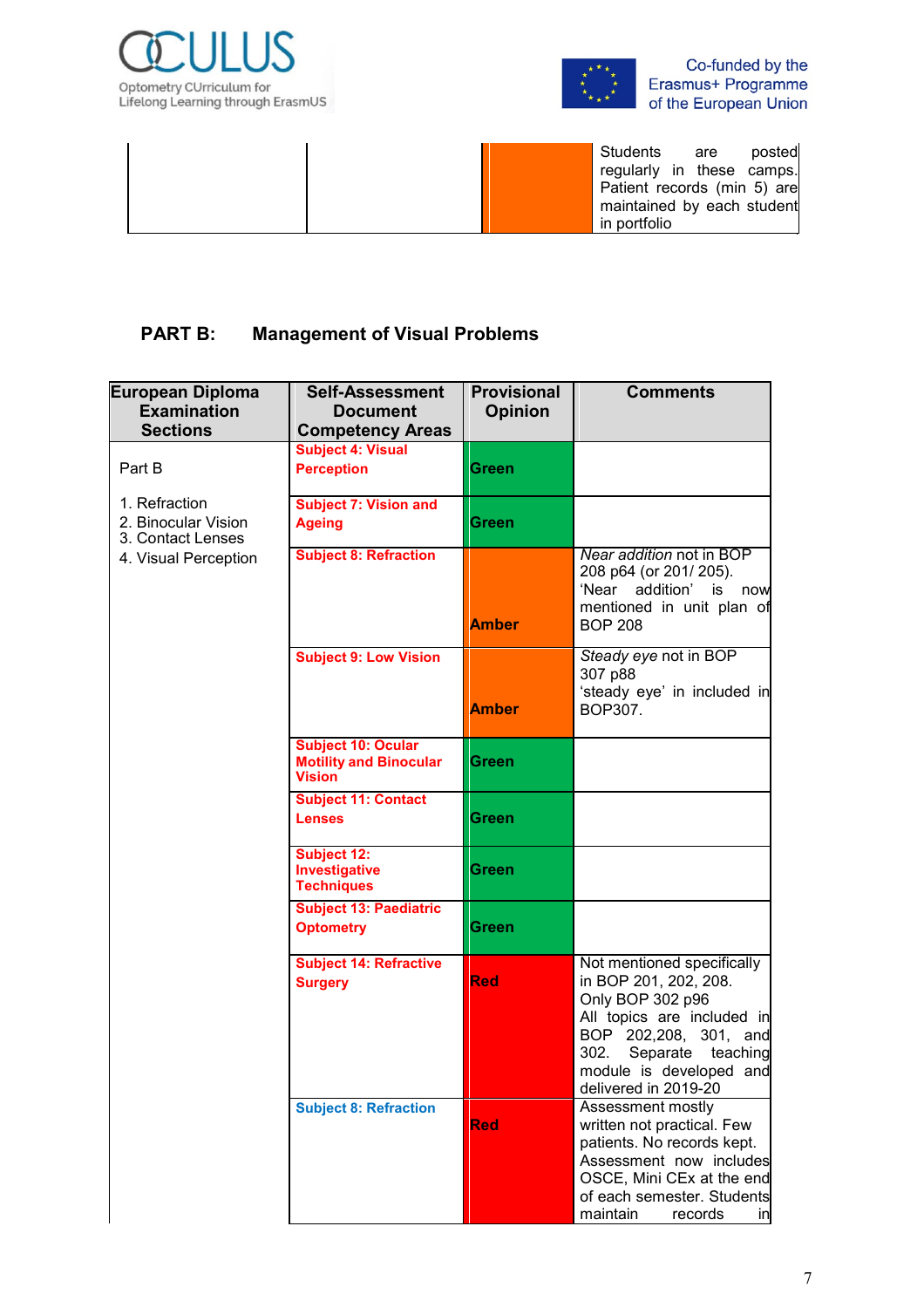



|                                                                             |              | with<br>portfolios,<br>predetermined min. number<br>of records. (Please find<br>annexure here for summary<br>of internship batch from<br>August 2019-Feb2020)                                                                                                                           |
|-----------------------------------------------------------------------------|--------------|-----------------------------------------------------------------------------------------------------------------------------------------------------------------------------------------------------------------------------------------------------------------------------------------|
| <b>Subject 9: Low Vision</b>                                                | Green        |                                                                                                                                                                                                                                                                                         |
| <b>Subject 10: Ocular</b><br><b>Motility and</b><br><b>Binocular Vision</b> | <b>Red</b>   | Assessment mostly<br>written not practical. Few<br>real patients.<br>Assessment now includes<br>OSCE, Mini CEx at the end<br>of each semester. Students<br>maintain records of real<br>patient<br>encounters,<br>inl<br>portfolios,<br>with<br>predetermined min. number<br>of records. |
| <b>Subject 11: Contact</b><br><b>Lenses</b>                                 | Green        |                                                                                                                                                                                                                                                                                         |
| <b>Subject 12:</b><br>Investigative<br><b>Techniques</b>                    | <b>Red</b>   | All "Spotters". No real<br>patients. No record kept.<br>Assessment now includes<br>OSCE, Mini CEx at the end<br>of each semester. Students<br>maintain records of real<br>patient<br>encounter,<br>inl<br>with<br>portfolios,<br>predetermined min. number<br>of records.               |
| <b>Subject 13: Paediatric</b>                                               |              | Few real patients.                                                                                                                                                                                                                                                                      |
| <b>Optometry</b>                                                            | <b>Amber</b> | Students maintain records<br>of real patient encounter, in<br>portfolios,<br>with<br>predetermined min. number<br>of records.                                                                                                                                                           |

# **PART C: General Health and Ocular Abnormalities**

| European Diploma<br><b>Examination</b><br><b>Sections</b> | <b>Self-Assessment</b><br><b>Document</b><br><b>Competency Areas</b> | <b>Provisional</b><br><b>Opinion</b> | <b>Comments</b> |
|-----------------------------------------------------------|----------------------------------------------------------------------|--------------------------------------|-----------------|
| Part C                                                    | <b>Subject 12: Investigative</b><br><b>Techniques</b>                | Green                                |                 |
| 1. Biology<br>2. Ocular Biology                           | <b>Subject 15: Anatomy and</b><br><b>Histology</b>                   | Green                                |                 |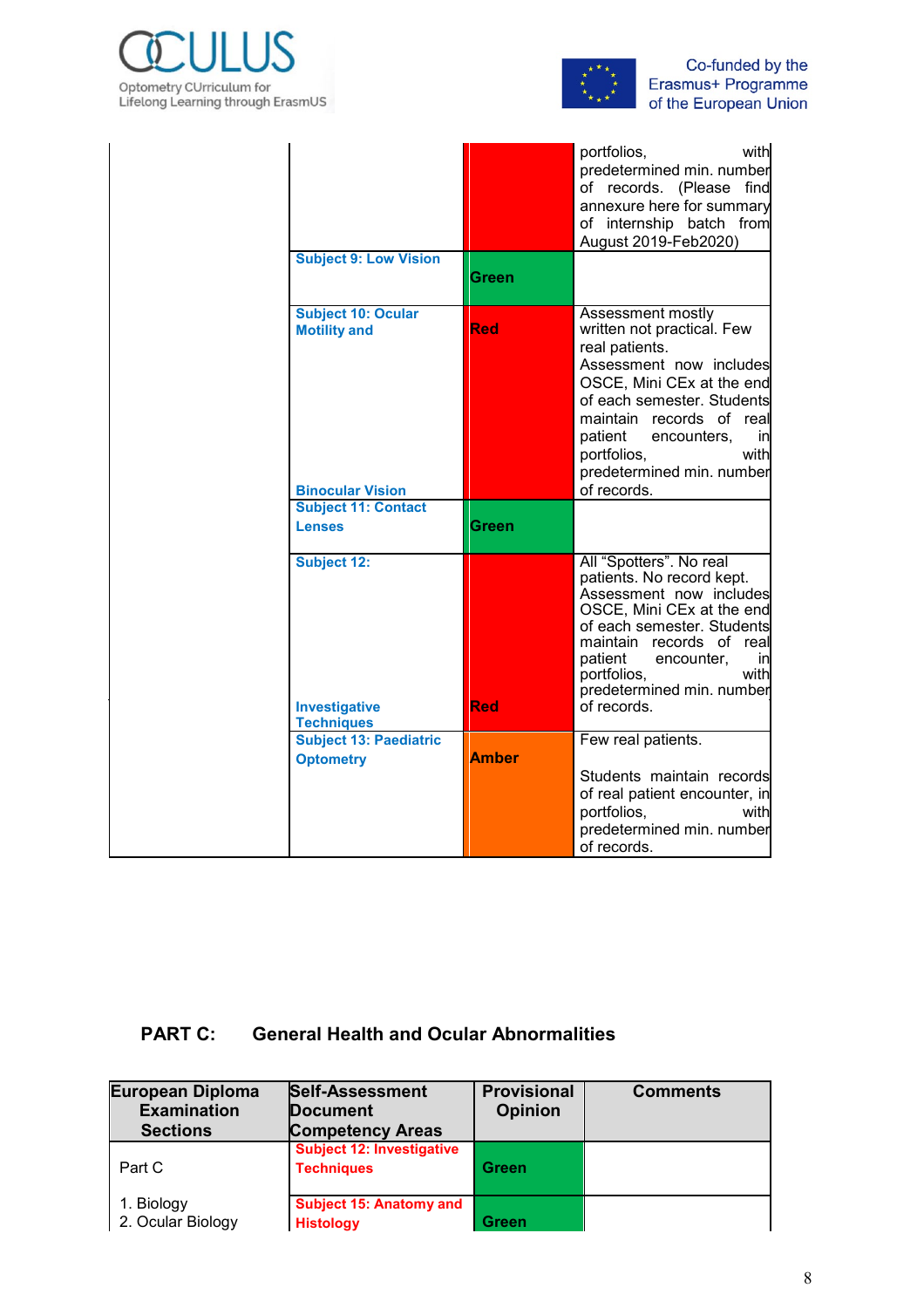



## 3. Ocular Abnormality

| <b>Subject 16:</b><br><b>Neuroscience</b>                                      | Green        |                                                                                                                                                                                                                                                                                                                          |
|--------------------------------------------------------------------------------|--------------|--------------------------------------------------------------------------------------------------------------------------------------------------------------------------------------------------------------------------------------------------------------------------------------------------------------------------|
| <b>Subject 17: General</b><br><b>Physiology and</b><br><b>Biochemistry</b>     | Green        |                                                                                                                                                                                                                                                                                                                          |
| <b>Subject 18: Microbiology</b><br>and Immunology                              | Green        |                                                                                                                                                                                                                                                                                                                          |
| <b>Subject 19: General</b><br><b>Pharmacology</b>                              | Green        |                                                                                                                                                                                                                                                                                                                          |
| <b>Subject 20: Pathology</b><br>and General<br><b>Medical disorders</b>        | Green        |                                                                                                                                                                                                                                                                                                                          |
| <b>Subject 21:</b><br><b>Epidemiology and</b><br><b>Biostatistics</b>          | Green        |                                                                                                                                                                                                                                                                                                                          |
| <b>Subject 22: Ocular</b><br><b>Anatomy and Physiology</b>                     | <b>Amber</b> | No detail in Module<br>Specification BOP 113<br>p20.<br>Ocular<br>anatomy<br>(BOP109)<br>and<br>physiology(BOP 102) are<br>separate subjects                                                                                                                                                                             |
| <b>Subject 23: Ocular</b><br><b>Pharmacology</b>                               | <b>Red</b>   | BOP 210 p66 is General<br>Pharmacology<br>First Aid not mentioned<br>Ocular<br>pharmacology<br>module is added (PHAR<br>202) Basic life support<br>course covers first aid.<br>mandatory for<br>all<br>students.                                                                                                         |
| <b>Subject 24: Abnormal</b>                                                    |              |                                                                                                                                                                                                                                                                                                                          |
| <b>Ocular Conditions</b>                                                       | Green        |                                                                                                                                                                                                                                                                                                                          |
| Subject 12: Investigative<br><b>Techniques</b>                                 | <b>Red</b>   | All "Spotters". No real<br>patients. No record kept.<br>Assessment now includes<br>OSCE, Mini CEx at the<br>end of each semester.<br>Students maintain records<br>of real patient encounter,<br>portfolios,<br>with<br>in<br>predetermined<br>min.<br>number of records.                                                 |
| <b>Subject 14: Refractive</b><br><b>Surgery</b><br><b>Subject 24: Abnormal</b> | <b>Red</b>   | BOP 401, 402 Internship<br>case reports. No Module<br>specs. 3,4&5 "N/A".<br>Assessment now includes<br>OSCE, Mini CEx at the<br>end of each semester.<br>Students maintain records<br>of real patient encounter,<br>in<br>portfolios,<br>with<br>predetermined<br>min.<br>number of records.<br>Protocol for Internship |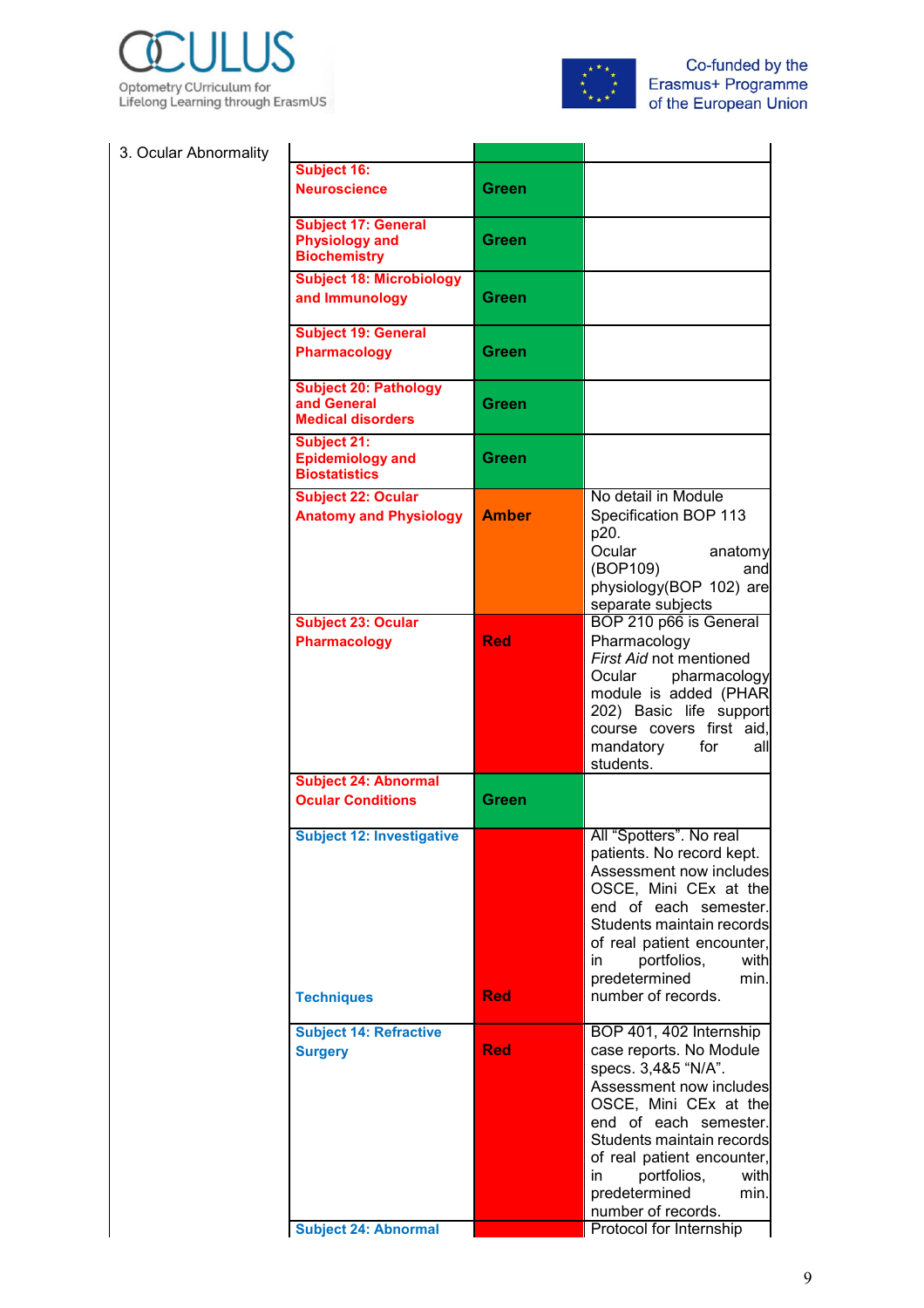



|  | <b>Ocular Conditions</b> | <b>Red</b> | Assessments? Records<br>not kept. Few patients.<br>Assessment now includes<br>OSCE, Mini CEx at the<br>end of each semester.<br>Students maintain records<br>of real patient encounter,<br>portfolios,<br>with<br>in<br>predetermined<br>min.<br>number of records.<br>Protocol for internship<br>examination is approved<br>by board of studies, is<br>implemented since 2018-<br>19 |
|--|--------------------------|------------|---------------------------------------------------------------------------------------------------------------------------------------------------------------------------------------------------------------------------------------------------------------------------------------------------------------------------------------------------------------------------------------|
|--|--------------------------|------------|---------------------------------------------------------------------------------------------------------------------------------------------------------------------------------------------------------------------------------------------------------------------------------------------------------------------------------------------------------------------------------------|

Note: Good – Formal tuition in Communications BOP 114 p40.